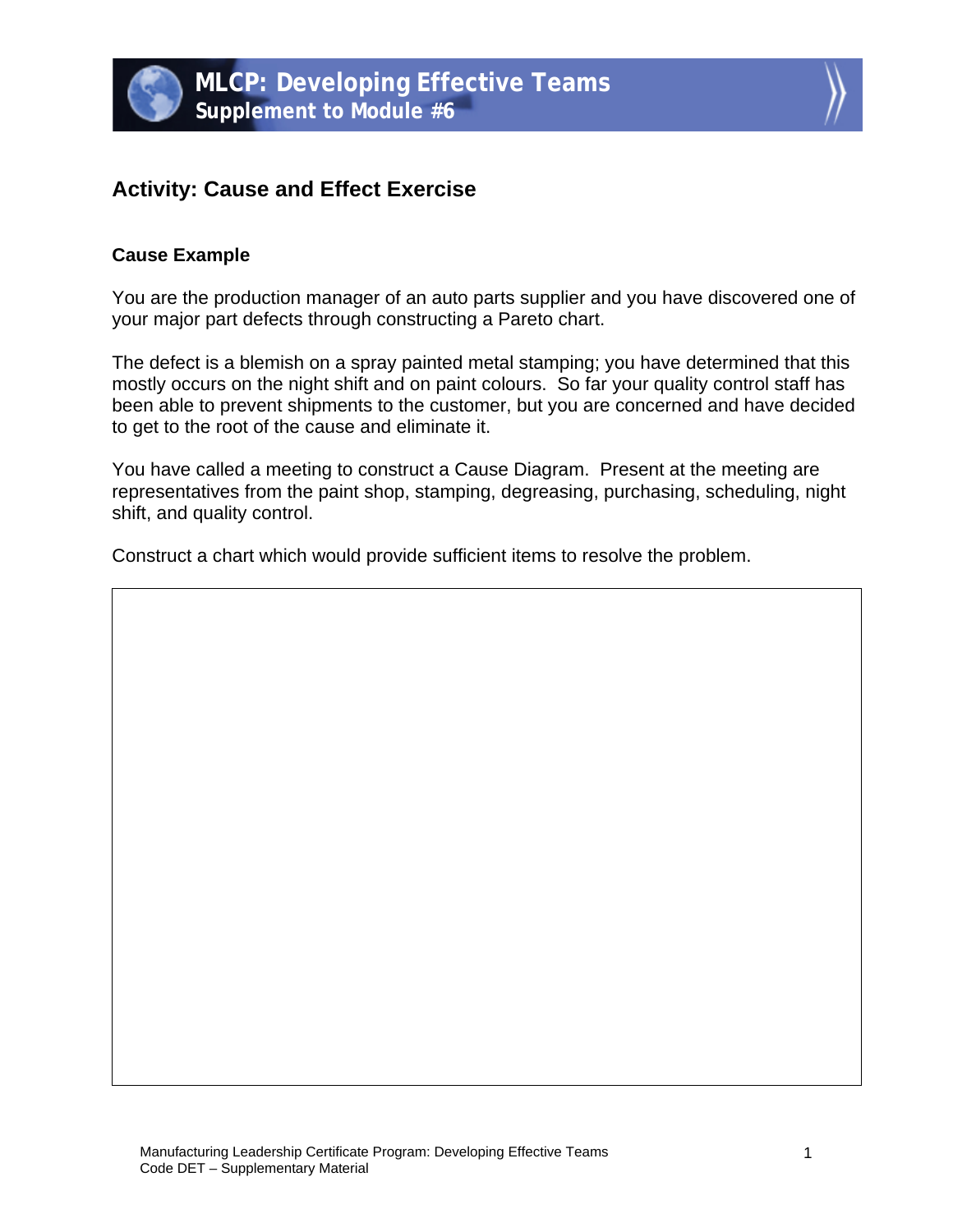



#### **Effect Example**

You are the manager for a manufacturing business employing about 100 people. The company makes and sells a wide variety of office supplies through a catalogue, as well as by direct sales.

The president of the company has asked you to completely revamp the old telephone systems and install the latest technology throughout the operation. You think this is a great idea, but you realize that there will need to be some major changes and you are concerned with the installation.

You decide that you will call a meeting to construct an effect diagram to get a handle on some of the issues which will need to be addressed.